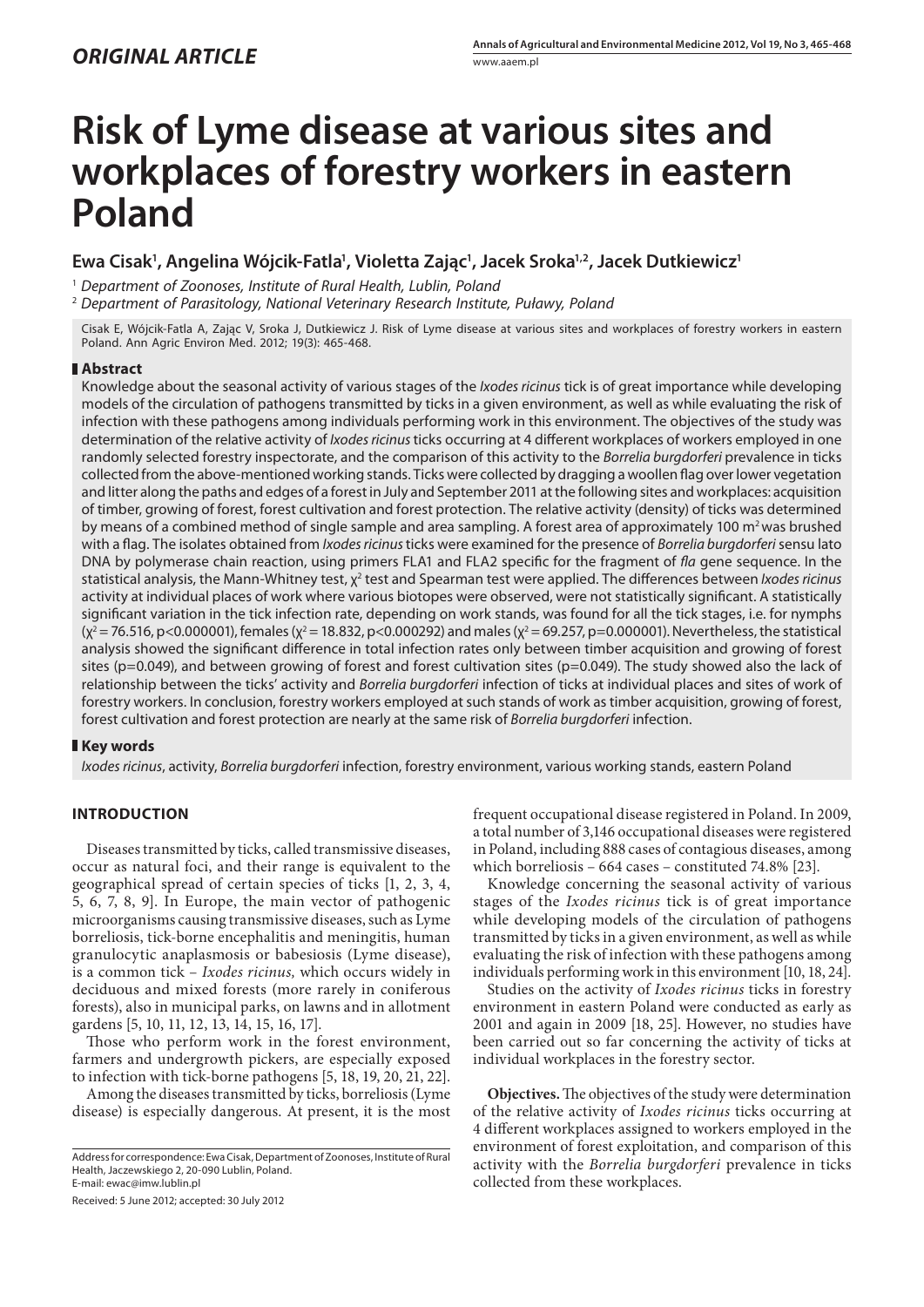Ewa Cisak, Angelina Wójcik-Fatla, Violetta Zając, Jacek Dutkiewicz. Risk of Lyme disease at various sites and workplaces of forestry workers in eastern Poland

#### **MATERIAL AND METHODS**

**Area of the study and ticks collection.** After recognition of the workplaces among people employed in one randomly selected forestry inspectorate subordinated to the Regional Board for National Forests in Lublin, ticks were collected in order to determine their activity at individual workplaces.

Ticks were collected by dragging a woollen flag over lower vegetation and litter along the paths and edges of a forest in July and September 2011 at the following sites and workplaces:

- • Acquisition of timber, i.e. felling trees, timber trimming, measurement, classification, transport; workplaces: lumberjack, saw operator, forest worker, forester, subforester, supervising engineer. Acquisition of timber took place in the mid-part of a mixed forest with the prevalence of deciduous trees, comprising: oak, hornbeam, maple, ash, elm and pine. The forest was characterized by rich undergrowth and light insolation.
- • Growing of forest (work activities in forest tree nurseries), i.e. watering of nursery plants, misting, spraying, weeding, fertilizing with compost; workplaces of a forest worker, forester, sub-forester. The site was located in an isolated glade within a mixed forest, with the prevalence of coniferous trees, comprising pine, hornbeam and birch. The area was characterized by very poor undergrowth.
- • Forest cultivation, i.e. work activities associated with the care of young pine forests: i.e. weeding, thinning, replanting, elimination of undesirable species; workplaces of a forest worker, forester, sub-forester and forest inspector. The young pine forest was located at the boundary of a mixed forest and farm area, and characterized by rich undergrowth and abundant insolation.
- Forest protection (pest control, counting of forest stands, patrolling of stands); workplaces of a forest ranger, forester, sub-forester, and forest service employee. The area was located within a mixed forest with a prevalence of oak and fir. The area was characterized by poor undergrowth compared to areas B and C, and by light insolation.

Relative ticks' activity (mean density) was determined by means of a combined method of single sample and area sampling. A forest area of approximately  $100 \text{ m}^2$  was brushed with a flag. The number of ticks collected by 1 person during 1 hour on such a delineated area was considered as the relative activity of ticks at a given site/workplace of a forestry employee [18, 26, 27].

#### **Examination of ticks**

**DNA isolation.** All *Ixodes ricinus* ticks were investigated individually. Bacterial DNA was isolated by boiling in 0.7 M ammonium hydroxide and stored in -20º C for further investigation.

**Detection of** *Borrelia burgdorferi* **sensu lato DNA by polymerase chain reaction (PCR).** The isolates obtained from *Ixodes ricinus* ticks were examined for the presence of *Borrelia burgdorferi* sensu lato DNA by polymerase chain reaction using primers FLA1 and FLA2 specific for fragment of the *fla* gene sequence. The amplification was carried out in C1000 Thermal Cycler (BioRad, USA) according to Wójcik-Fatla *et al.* [28].

**Statistical analysis.** In the statistical analysis the Mann-Whitney test and  $\chi^2$  test was applied. The correlation between the ticks' activity and ticks' infection was carried out by the Spearman test.

#### **RESULTS**

**Activity of ticks.** The highest activity of the *Ixodes ricinus* tick was observed at the site of timber acquisition (42.0). At sites related to the growing and protection of forests the activity of ticks was similar, 35.0 and 37.0, respectively. At the site of forest cultivation the activity of *I*. *ricinus* ticks was the lowest  $-8.0$  (Tab. 1).

The differences between *Ixodes ricinus* activity at individual places of work where various biotopes were observed, evaluated by Mann-Whitney test, were not statistically significant. Considering the stages of development of the *I*. *ricinus* tick, the activity of nymphs was considerably higher than that of adult forms at the sites of timber acquisition and forest protection: 35.0 and 29.0, respectively, whereas adult forms (mainly females) were highly dominant at the site of forest cultivation and growing: 29.5 and 4.33, respectively.

By  $\chi^2$  test, a statistically significant variation in the tick activity, depending on working stands, was found for nymphs ( $\chi^2$  = 49.085, p<0.000001) and females ( $\chi^2$  = 46.229, p<0.000001), but not for males ( $\chi^2$  = 2.247, p=0.5227).

**Infection by ticks.** The highest *Borrelia burgdorferi* s. l. infection rate was observed in ticks collected from workplaces at growing of forest (55.0%). The infection rates in the workplaces at forest cultivation and forest protection were comparable and amounted to 24.8% and 20.3%, respectively (Tab. 1). At the place of acquisition of timber the percentage of ticks infected with *B. burgdorferi* s. l. amounted to 14.8%.

**Table 1.** Prevalence of *Borrelia burgdorferi* in *Ixodes ricinus* ticks and activity of *I*. *ricinus* at individual sits and places of work of forestry workers

| Sit/place<br>of work | Stage of tick                    |                                  |                               |                                    |
|----------------------|----------------------------------|----------------------------------|-------------------------------|------------------------------------|
|                      | Females<br>Ni/Ne (%), a          | Males<br>Ni/Ne (%), a            | <b>Nymphs</b><br>Ni/Ne (%), a | Total                              |
| Acquisition          | 14/50 (28.0%),                   | 7/24 (29.2%),                    | $6/108(5.5\%)$                | 27/182 (14.8%),                    |
| of timber            | $a = 2.5$                        | $a = 4.5$                        | $a = 35.0$                    | $a=42$                             |
| Growing              | $2/5$ (40.0%),                   | $5/7$ (71.4%),                   | 4/8 (50.0%)                   | 11/20 (55.0%),                     |
| of forest            | $a = 4.33$                       | $a = 1.17$                       | $a = 2.5$                     | $a = 8.0$                          |
| Forest               | 25/87 (28.7%),                   | 29/112                           | 27/127                        | 81/326                             |
| cultivation          | $a = 29.5$                       | $(25.9\%)$ , a= 2.5              | $(21.2\%)$ , a= 3.0           | $(24.8\%)$ , a= 35                 |
| Forest               | $1/2$ (50.0%),                   | 2/10                             | 20/101                        | 23/113                             |
| protection           | $a=4.0$                          | $(20.0\%)$ , a= 4.0              | $(19.8\%)$ , a= 29.0          | $(20.3\%)$ , a=37                  |
| Total                | 42/144<br>$(29.2\%)$<br>$a=40.3$ | 43/153<br>$(28.1\%)$<br>$a=12.2$ | 57/344 (16.6%).<br>$a=69.5$   | 142/641<br>$(22.1\%)$<br>$a=122.0$ |

Ni – No. infected; Ne – No. examined; a – activity.

By  $\chi^2$  test, a statistically significant variation in the tick infection rate, depending on working stands, was found for all the tick stages; i.e. for nymphs ( $\chi^2$  = 76.516, p<0.000001), females ( $\chi^2$  = 18.832, p<0.000292) and males ( $\chi^2$  = 69.257, p=0.000001).The statistical analysis, assessing differences between individual sites by Mann–Whitney test, showed a significant difference in total infection rate only between timber acquisition and growing of forest sites (p=0.049),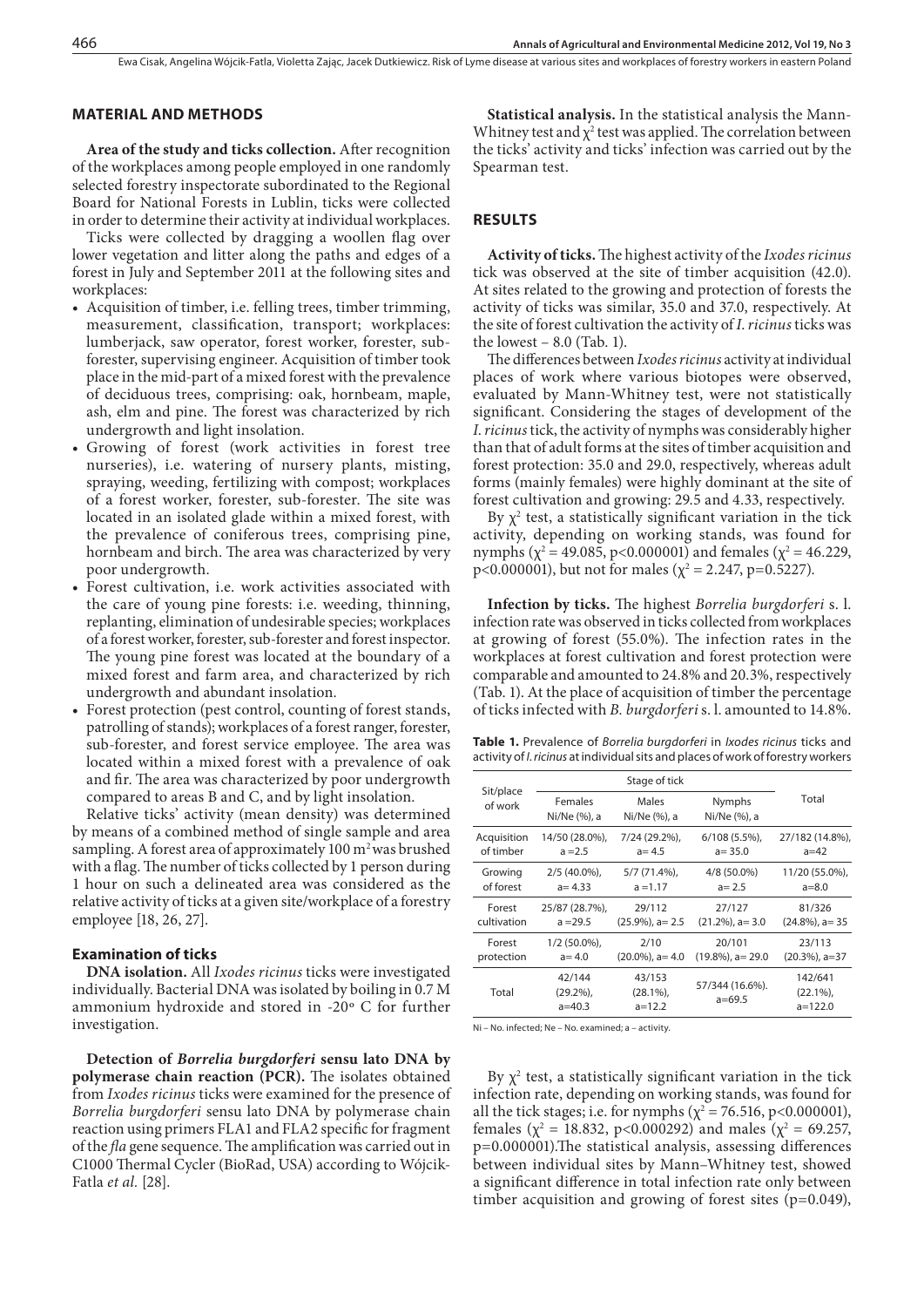and between growing of forest and forest cultivation sites  $(p=0.049)$ .

Results of the Spearman test for correlation showed a lack of significant relationship between the ticks' activity and the infection of ticks with *Borrelia burgdorferi* at individual places and sites of work of forestry workers.

#### **DISCUSSION**

The status, distribution and abundance of the main tick vector species are an implicit requirements for the risk assessment of tick-borne pathogens (especially *Borrelia burgdorferi* spirochetes) infection in humans [10, 18, 24, 26, 27].

In 2009, a scale for the threat in the areas of municipal parks according to ticks' activity was developed by Supergan and Karbowiak [27]. Into the areas of the highest activity of ticks they classified the sites where ticks' activity was over 50, followed by areas of high risk – within the range 26-50, mediocre risk – 11-25, limited risk – 4-10, and low risk – 1-3. The researchers defined as safe the areas were the presence of ticks was not observed.

Referring the results of own studies to the above-mentioned scale, it may be presumed that in the environment of forest exploitation a high risk of exposure to potentially infected *Ixodes ricinus* ticks occurred at the place of timber acquisition, cultivation and protection of forest.

The ticks' activity evaluated in the presented study was comparable with that observed by Bartosik *et al*. [22] in 9 different regions of Świętokrzyskie province (south-central Poland), where the mean ticks' density varied from 2.0-42.0. The cited authors did not confirm any correlation between the mean number of ticks collected and borreliosis incidence in a particular area [22].

Although the relative ticks' density in the presented study differed at individual sites and workplaces where various biotopes were observed, the differences between these sites were not statistically significant, although a general variability for all sites was found by  $\chi^2$  test.

Studies of the activity of *I. ricinus* ticks with relation to the biotope have been conducted in many scientific centres [1, 29, 30, 31, 32, 33, 34, 35, 36, 37, 38, 39]. In the Czech Republic, Hubalek *et al.* [30] indicated that the activity of adult forms of these ticks in a forest with rich undergrowth was close to the activity of ticks at the site of timber acquisition, as observed in own studies, and was: 45.0 and 42.0, respectively. For nymphs, these values were, respectively, 26.0 in the Czech studies, and 35.0 in own studies. In turn, the above-mentioned researchers evaluated the scope of activity of ticks in the areas with poor undergrowth as 19.6 – 34.5 for nymphs, and 0.9-27 for adult ticks. These scopes were significantly higher than the values obtained in own studies on the activity of ticks at the site of forest breeding (poor undergrowth) which were, respectively, 2.5 for nymphs and 4.33 for females. The differences which occurred in the activity of ticks in the forest environment without undergrowth, and in poor undergrowth recorded in own and in Czech studies, may be explained, among other things, by the very high humidity in this environment in own studies (once ticks were collected after rainfall).

The percentage of ticks infected with *Borrelia burgdorferi*  sensu lato (collected at 4 workplaces in the presented study) was 22.1%, and remained within the scope of the results of studies conducted in the last decade in various European countries [2, 20, 28, 34, 35, 37, 40, 41].

In 1997, studies of the relationship between the activity of. *I. ricinus* and their infection rate with *B*. *burgdorferi* spirochetes were conducted in Poland by Petko *et al.* [26]. In these studies it was found that ticks collected at 9 different sites from south-eastern Poland did not show any correlation between infection with spirochetes *Borrelia burgdorferi* and their activity. The lack of relationship between the relative activity of ticks from eastern Poland and the degree of their infection with *Borrelia burgdorferi* and *Anaplasma phagocytophilum* was also showed by Wójcik-Fatla *et al.* [28].

Similarly, Nazzi et al. [3] did not find any correlation between the prevalence of. *B. burgdorferi* in nymphal *I*. *ricinus* and their density, and between the incidences of Lyme borreliosis and *Borrelia* prevalence in nymphal stages of *Ixodes ricinus* in northeast Italy.

On the contrary, Estrada–Pena *et al.* found a correlation between climatic traits, such as temperature, vegetation stress and their seasonal changes, and *Borrelia burgdorferi* prevalence in questing ticks in the Western Palearctic region [35].

The own studies conducted in 2001 showed that there is a relationship between seroprevalence of specific antibodies against *Borrelia burgdorferi* among the employees of forestry and farmers, and the activity of *Ixodes ricinus* ticks occurring at workplaces of these workers and, moreover, based on the activity of *I. ricinus* tick in a given environment, it is also possible to estimate the degree of infection with *B. burgdorferi* among people performing work in this environment [18].

Taking into account the results of ticks' activity and their infection with *B*. *burgdorferi* spirochetes obtained in the present study, it can be concluded that forestry workers performing work on such working stands as timber acquisition, growing of forest, forest cultivation and forest protection are nearly at the same risk of *Borrelia burgdorferi* infections and contracting Lyme disease.

#### **Acknowledgements**

The presented study is based on the results of Stage 2 of a many-year project: 'Improvement of occupational safety and work conditions', financed in the years 2011-2013 within scientific studies and projects for practical implementation, financed by the Ministry of Science and Higher Education, and the National Centre for Research and Development in Warsaw, Poland. The Project Coordinator was the Central Institute of Labour Protection in Warsaw.

#### **REFERENCES**

- 1. Danielová V, Rudenko N, Daniel M, Holubová J, Materna J, Golovchenko M, Schwarzová L. Extension of *Ixodes ricinus* ticks and agents of tickborne diseases to mountain areas in the Czech Republic. Int J Med Microbiol. 2006; 296 (Suppl 40): 48-53.
- 2. Daniel M, Materna J, Honig V, Metelka L, Danielová V, Harcarik J, et al. Vertical distribution of the tick Ixodes ricinus and tick-borne pathogens in the northern Moravian mountains correlated with climate warming (Jeseníky Mts., Czech Republic). Cent Eur J Public Health. 2009; 17(3): 139-145.
- 3. Nazzi F, Martinelli E, Del Fabbro S, Bernardinelli I, Milani N, Iob A, et al. Ticks and Lyme borreliosis in an alpine area in northeast Italy. Med Vet Entomol. 2010; 24(3): 220-226.
- 4. Franke J, Hildebrandt A, Meier F, Straube E, Dorn W. Prevalence of Lyme disease agents and several emerging pathogens in questing ticks from the German Baltic coast. J Med Entomol. 2011; 48(2): 441-444.